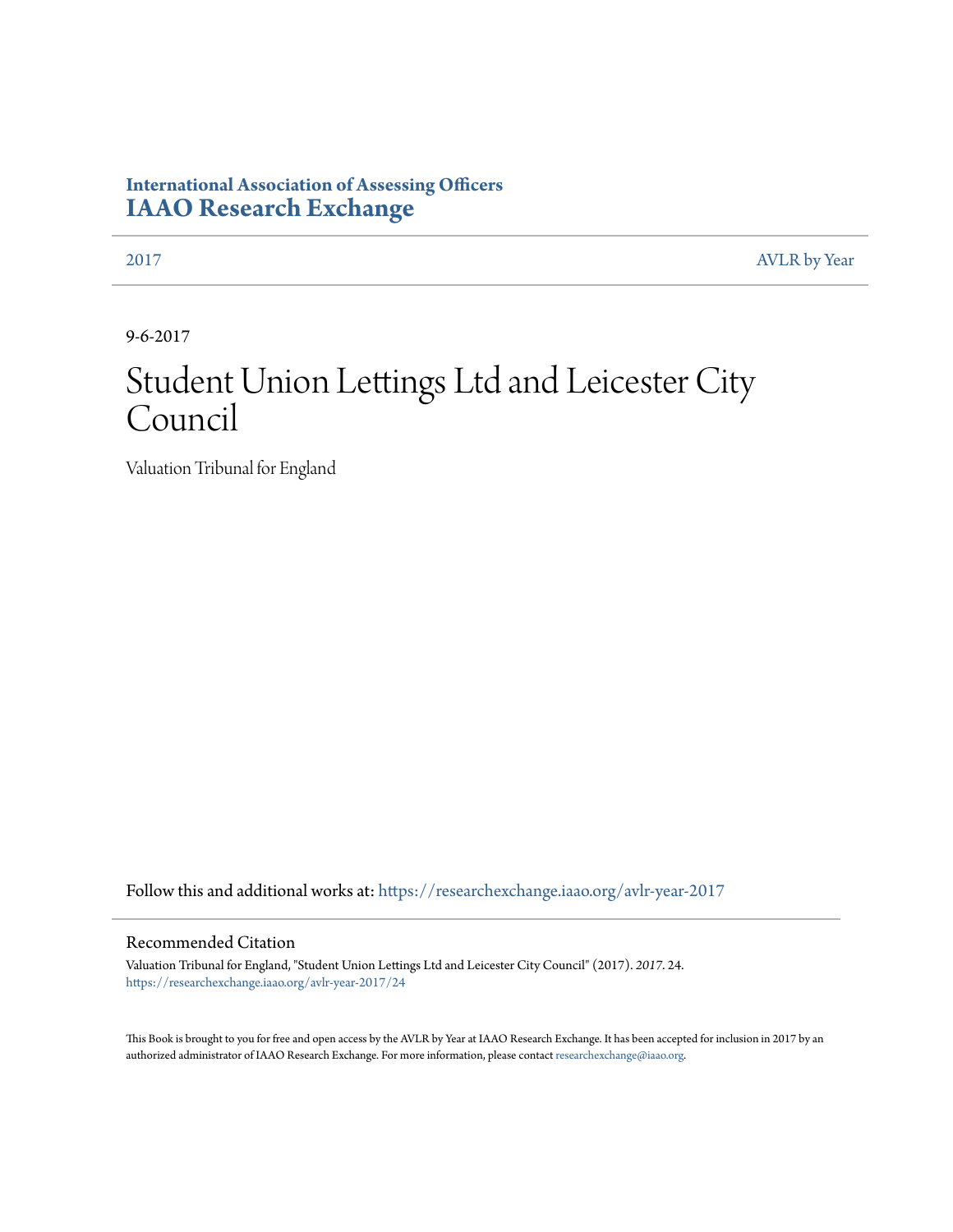#### VALUATION TRIBUNAL FOR ENGLAND



*Council Tax Liability; section 4(1) & (2) Local Government Finance Act and article 3 of the Council Tax (Exempt Dwellings) Order 1992 SI 558 as amended by the Council Tax (Exempt Dwellings) (Amendment) (England) Order 2012 SI 2965; whether purpose-built student flats separately entered on the list comprised a hall of residence within Class M of the Order; appeal Dismissed*.

RE: UPP-D47 Block D 2A Upperton Road LE3 0AD 265, The Summit, LE2 7BF EB31, 70 Eastern Boulevard, LE2 7HT

APPEAL NO: 2465M197400/037C APPEAL NO: 2465M196502/037C APPEAL NO: 2465M197018/037C

#### BETWEEN: STUDENT UNION LETTINGS LTD Appellant

#### AND

#### LEICESTER CITY COUNCIL Respondent

PANEL: Mr M Young (Vice President) Mrs N Carr

SITTING AT:

NSPCC National Training Centre, 3 Gilmour Close, Beaumont Leys, Leicester LE4 1EZ

ON: Wednesday, 6 September 2017

#### APPEARANCES:

Mr Alan Murdie, Counsel, for the Appellant Ms J Wigley, of Counsel, for the Respondent.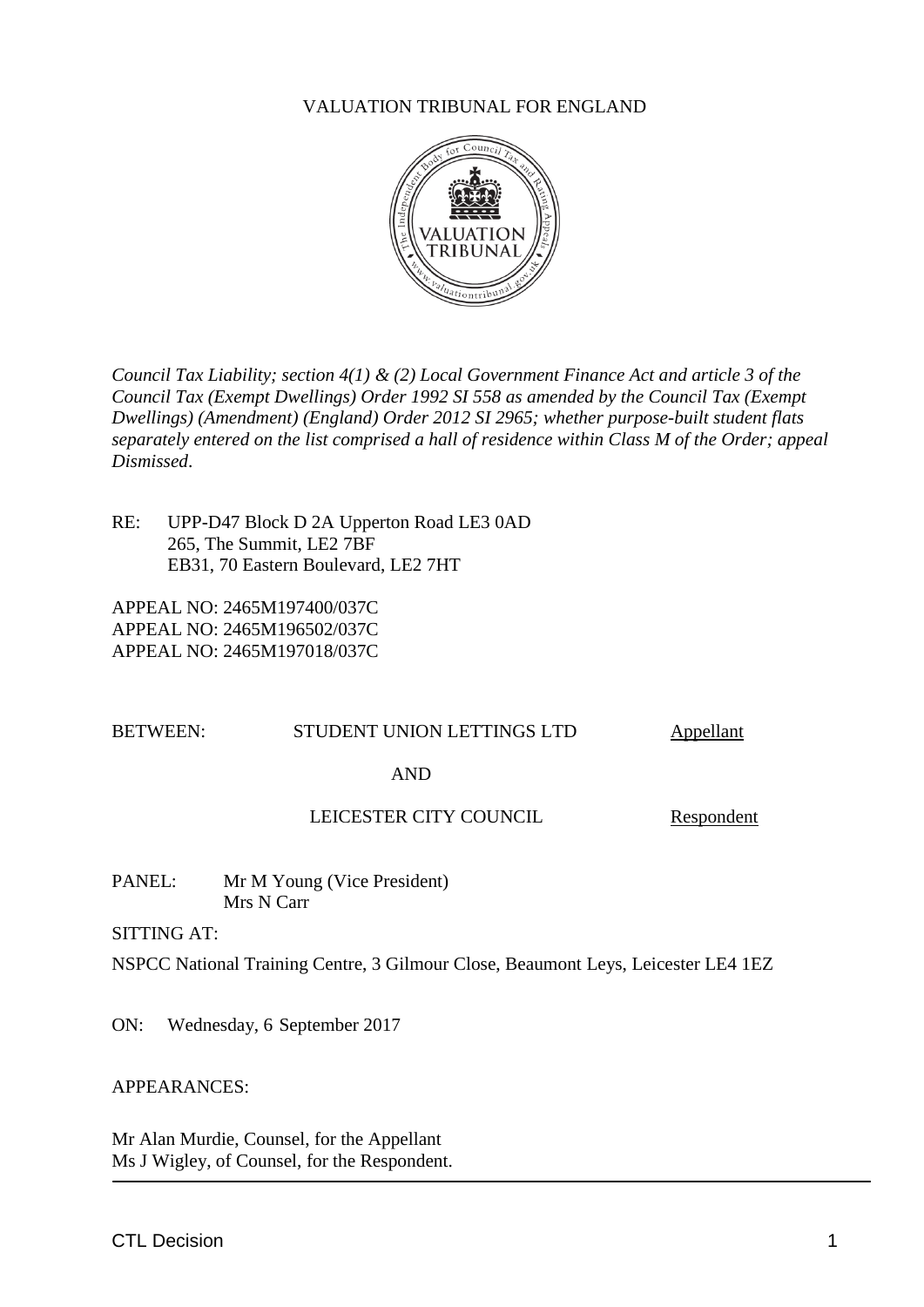#### **Summary of Decision**

1. The appeals are dismissed. The appeal dwellings do not qualify for a class M exemption from council tax within the meaning of section 4(1) and (2) of the Local Government Finance Act 1992 and the Council Tax (Exempt Dwellings) Order 1992 SI 558 article 3 as amended by the Council Tax (Exempt Dwellings) (Amendment) (England) Order 2012 SI 2965.

### **Introduction**

- 2. The Appellant brought these appeals under section 16 of the Local Government Finance Act 1992 ('the Act') against a decision of the Respondent that, for the purposes of section 4(1) & (2) of the Act and article 3 of the Council Tax (Exempt Dwellings) Order 1992 SI 558 as amended by the Council Tax (Exempt Dwellings) (Amendment) (England) Order 2012 SI 2965, the student dwellings known as UPP-D47 Block D 2A Upperton Road LE3 0AD, 265, The Summit, LE2 7BF, and EB31, 70 Eastern Boulevard, LE2 7HT (collectively hereafter 'the appeal Accommodation') did not fulfil the requirements of the Class M exemption from council tax liability.
- 3. On 27 February 2017 it was directed that these three appeals should be heard as lead appeals, the decision in which would determine the question for all other appeals made by the appellants on the same grounds. Directions for provision of evidence were given. By the date of the hearing, neither party was able to provide the date ranges to which these appeals related, and it was agreed that relevant dates would be provided after the Panel's decision as necessary.

#### **Legislation**

- 4. Council tax is payable in respect of any chargeable dwelling within a Billing Authority's area that is not an exempt dwelling: section  $4(1) \& (2)$  of the Act.
- 5. Section 4(3) of the Act provides for the Secretary of State to prescribe factors for classes of dwellings to be exempt. By the Council Tax (Exempt Dwellings) Order 1992, as amended by the Council Tax (Exempt Dwellings) (Amendment) (England) Order 2012, the Secretary of State prescribed for certain classes of dwellings to be exempt.
- 6. Class M is one such exemption: "a dwelling comprising a hall of residence provided predominantly for the accommodation of students which is either:
	- (a) owned or managed by an institution within the meaning of paragraph 5 of Schedule 1 to the Act or by a body established for charitable purposes only; or
	- (b) the subject of an agreement allowing such an institution to nominate the majority of the persons who are to occupy the accommodation so provided".
- 7. A further exemption, also relating to students, is class N:
	- (1) a dwelling which is either  $-$ 
		- (a) occupied by one or more residents all of whom are relevant persons; or
		- (b) occupied only by one or more relevant persons as term-time accommodation;
	- (2) for the purposes of paragraph  $(1)$  –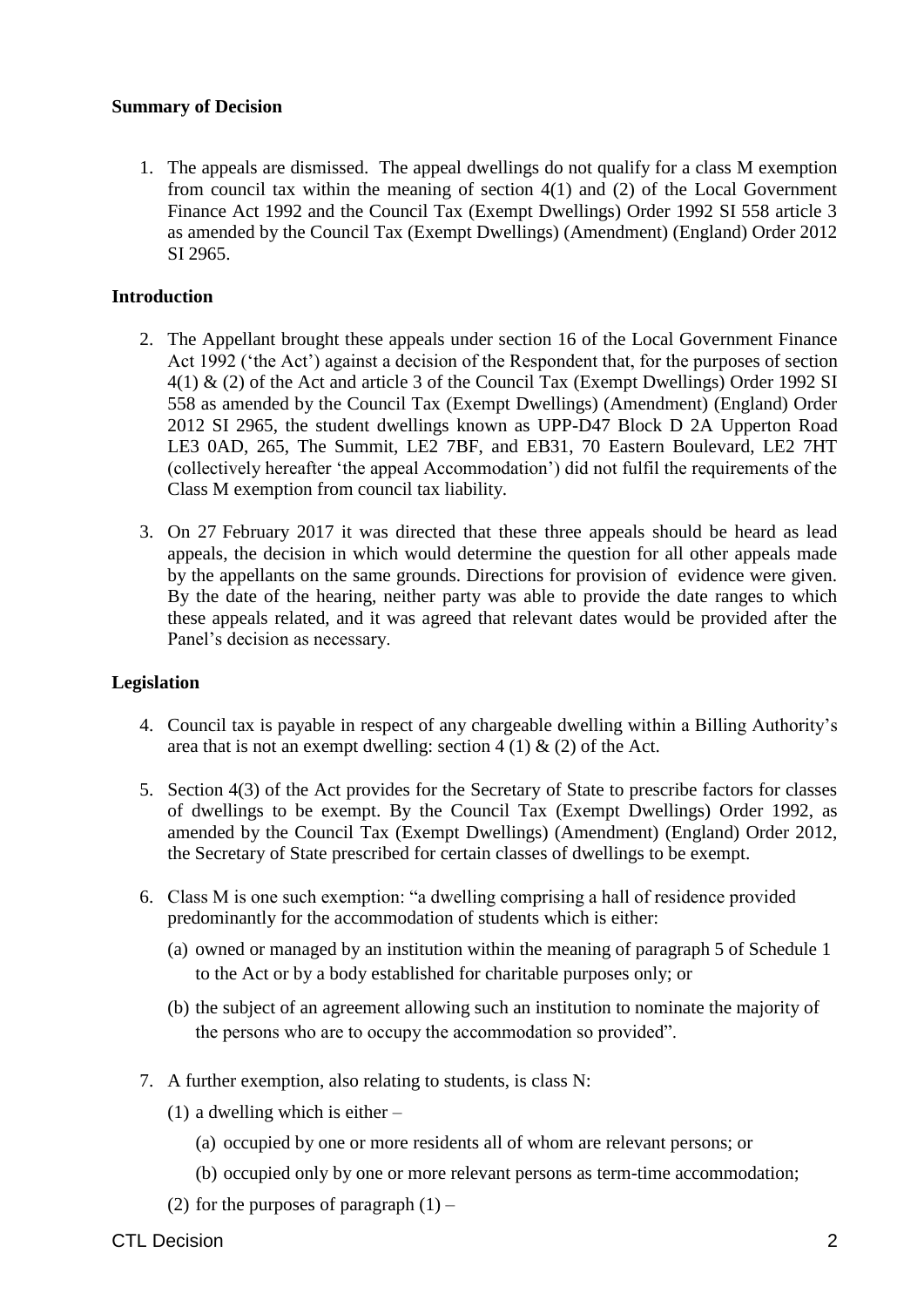- (a) "relevant person" means
	- (i) a student;
	- (ii) a student's spouse, civil partner or dependant… [subject to various conditions, none of which are relevant to the present appeals]; or
	- (iii) [a person to whom Class C applies, also not relevant to the present appeals);
- (b) a dwelling is to be regarded as occupied by a relevant person as term time accommodation during any vacation in which he –
	- (i) holds a freehold or leasehold interest in or licence to occupy the whole or any part of the dwelling; and
	- (ii) has previously used or intends to use the dwelling as term time accommodation.

#### **Decision and Reasons**

8. The Registrar has authorised that, in a variation from usual practice under the tribunal's Practice Statement VTE/PS/C5 Statement of Reasons in Council Tax Liability Appeals, which requires only summary reasons to be issued with the decision notice, the following full written statement of reasons will be issued.

#### **The Appellant's case**

- 9. The Appellant was incorporated as a not-for-profit limited company on 9 July 2012 for the purpose of management of various University accommodation throughout Leicester and is a registered charity. The appeal Accommodation was being so managed. Mr Irving Hill, CEO of the Appellant, gave evidence regarding the appeal Accommodation, including a digitally pre-recorded tour of two of the units of the appeal Accommodation, other representative accommodation and the surrounding area. He described the respective units as 'typical' of all of the units subject to appeal. In essence, the accommodation in the various blocks comprised either self-contained flats for individual accommodation, or alternatively 'cluster flats'; self-contained units in which were situate a number of separate bedrooms with en-suite bathrooms, which were each served by a communal kitchen and lounge area. Plans relating to the appeal Accommodation were provided. The Appellant also managed university accommodation purpose-built by De Montfort University and sold to the current owners, G. L. Europe, in which separate rooms were let in blocks with shared communal facilities.
- 10. It was the Appellant's case that the only real difference between the appeal Accommodation and the cluster flats or other typical university accommodation was that the latter were occupied by multiple people with shared kitchen and living space, whereas the appeal Accommodation was entirely self-contained for an individual student (or, as the case may be, a married or otherwise intimately associated couple). Each unit had its own kitchenette and bathroom. Nevertheless, those individual students had access to shared facilities within the student blocks generally, including a gym, study area, and supermarket and coffee shops within the same area of the development, albeit that they were not adjoined. The development area incorporating the appeal Accommodation was substantially on a private road save for public highway access to the supermarket car park. This was very much, in the Appellant's view, a 'campus'. The fixtures and fittings and general appointment of the cluster flats and self-contained flats were to the same high specification.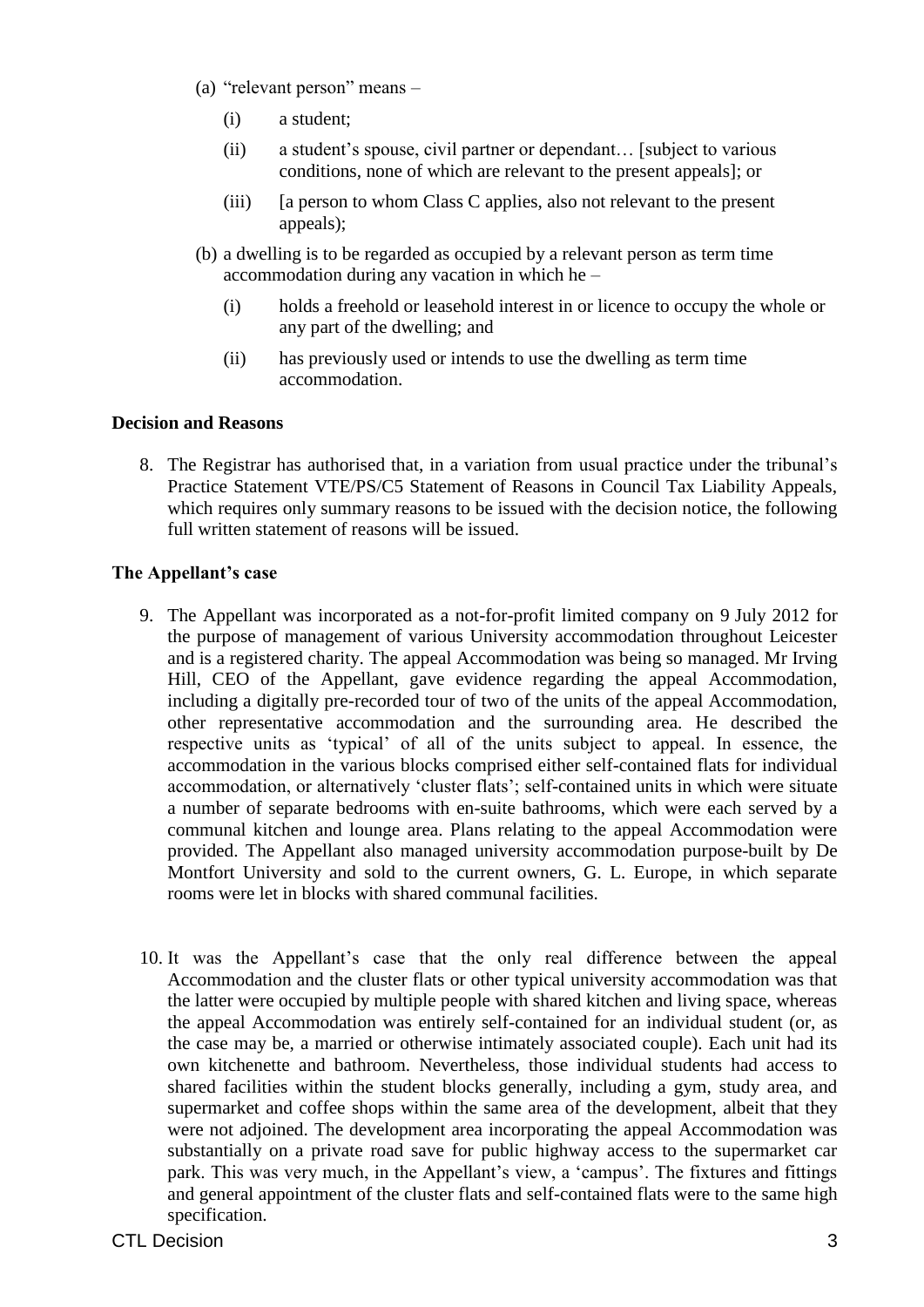- 11. The appeal Accommodation was let to students exclusively or to a student and their partner but the lead person on the tenancy agreement would always be the student. The Appellant described the tenancy as a 52 week letting, although the agreements provided at the hearing were for a term of twelve months but with a period of 8 weeks in which the student was not entitled to occupy the unit without prior consent of the landlord but paid a "summer retainer" for those 8 weeks at half the usual rent in order to reserve, if so wished, the appeal Accommodation for the following year. Therefore, the appeal Accommodation was let for the entire year, from year to year. While this meant that for the whole of the year the student occupying the accommodation was entitled to class N exemption the Appellant asserted the appeal Accommodation also fulfilled the requirements of class M.
- 12. It was pointed out for the Appellant that the Respondent's classification of the appeal Accommodation as class N only was causing the Appellant an 'administrative nightmare' for the following reasons. Inevitably, albeit that students signed up for the appeal Accommodation at the beginning of the academic year, there was some 'churn' – some would leave early because they had failed their course, some would move to alternative accommodation, others were on shorter courses and each winter there was around a 10% drop-out rate. Because each of these events rendered class N no longer applicable and each occurred on a different day, it was almost impossible to know when the Appellant became liable and for which periods. Sometimes they did not even know that the occupant had left until some time afterwards. The administration was more than a notfor-profit charity, fulfilling the description set out in Class M, should be required to handle. The Appellant accepted that the majority of student lets ran smoothly year to year, but those that fell within the exceptions described had resulted in all sort of problems including service of demands on the flats themselves rather than the Appellant and failure to notify the Appellant or G.L . Europe of enforcement proceedings.
- 13. The Appellant accepted that each of the flats forming the appeal Accommodation was a separate entry in the council tax valuation list, each at valuation band A. The cluster flats were a each single entry representing a single unit with several bedrooms. An example of this was Flat 56, which was listed in band C. Ultimately, in the view of Appellant there was no difference – the building containing the appeal Accommodation was a university hall of residence and should be treated as such for the class M exemption.
- 14. Mr Murdie argued that although each separate flat was to be considered a hereditament for the purposes of section 3 of the Act, and therefore each flat was a dwelling, that did not automatically mean that, absent aggregation, the appeal was bound to fail. It was the Panel's job to look at the legislation as a whole. In his submission each of the dwellings fell to be considered as a hall of residence, as the intention of Parliament was that students would be exempt from council tax. The Interpretation Act 1978 provided at section 6 that unless the contrary intention appears the singular includes the plural, so there was no requirement for occupation by 'students'; a single student occupying the dwelling could be sufficient (see *Annicola Investments Ltd & Anor v Minister of Housing and Local Government* [1968] 1 QB 631 per Lawrence J at 642). Moreover, 'a dwelling comprising a hall of residence' in natural language could be read as a dwelling forming part of such a hall. The exemption did not make any mention of a requirement for any form of communal living.
- 15. In Mr Murdie's submission it was the intention of Parliament as expressed in class M, that student accommodation should not be the subject of council tax, and it was imperative that the Panel considered the nexus or causal link between the right of the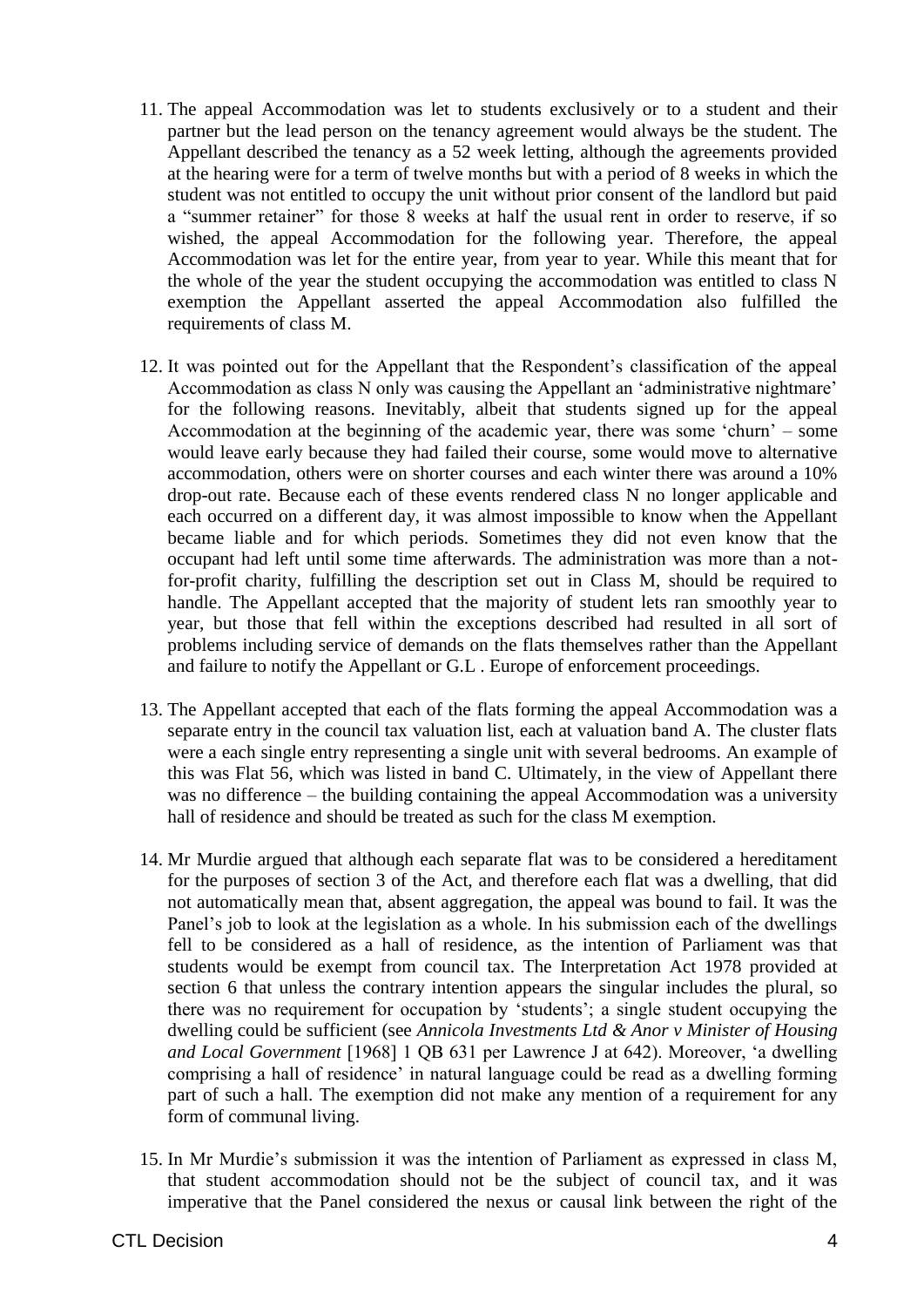student to occupy and the nature of that occupation, when determining whether some other class of exemption might be applicable. There was no lawful form of occupation of the appeal Accommodation other than through the Appellant, and the Appellant fell squarely within the requirements of Class  $M(a)$ . Given the nature of the occupation, this was a clear and plain case to which class M applied. It was only if the preconditions (a) or (b) were missing that students would then fall into class N, in which was absent any connection with the educational institution.

16. Mr Murdie relied on what he described as a common-sense approach to the words 'dwelling comprising a hall of residence'. He submitted that there was no technical definition of 'hall of residence', and the types of accommodation that could fulfil this requirement were wide and various. Since the appeal Accommodation (the flats) fulfilled the qualifying relationship with the Educational Institution via the Appellant, each flat could be a hall of residence by relationship with all the other flats. The appeal Accommodation was not just 'predominantly for' but rather *exclusively* for the occupation by students of the relevant institutions, albeit it could be used for conferences and so forth outside of term-time. He reminded the Panel that it should not take too narrow an approach to interpretation or put too great an emphasis on single words (*Harrow Borough of London v Ayiku* [2012] All ER (D) 105).

#### **The Respondent's case**

- 17. The Respondent relied on the witness statement of Steven King and the separate entry in the valuation list for the appeal Accommodation flats as the correct basis for the demands made.
- 18. Ms Wigley submitted that, in order for a dwelling to fall within the class M exemption, it had to satisfy one preliminary point and then three conditions: the preliminary point was that it had to be entered on the valuation list; thereafter the three conditions were that (1) the dwelling must comprise a hall of residence; (2) it must be provided predominantly for the accommodation of students, and; (3) paragraphs  $M(a)$  or (b) must be satisfied.
- 19. Ms Wigley conceded that condition (3) was satisfied and there was no dispute. She also conceded that condition (2) was satisfied as the appeal Accommodation was plainly predominantly for the accommodation of students, whether that be spatially or temporally.
- 20. However condition (1) required the appeal Accommodation to be a hall of residence. What the Appellant sought to do was render those words irrelevant. This was not an approach that was open to the Panel: *Attorney General's Reference (no 1 of 1975)* [1975] 1 QB 773 at 779 E-F).
- 21. In Ms Wigley's submission, the term 'hall of residence' was not defined. Class M had remained un-amended since introduced by Parliament in 1992. She did not have any evidence of what a hall of residence was in 1992, or indeed whether accommodation of the type subject to the appeals existed at that time. She also acknowledged that there had been a progression of changes in student accommodation since that date, so that the traditional understanding of what comprised a hall of residence might now have changed. However, the condition that the accommodation had to 'comprise a hall of residence' still had to be met (*Stowe School Ltd v Aylesbury Vale District Council* 0405M64150/165C 2 February 2012).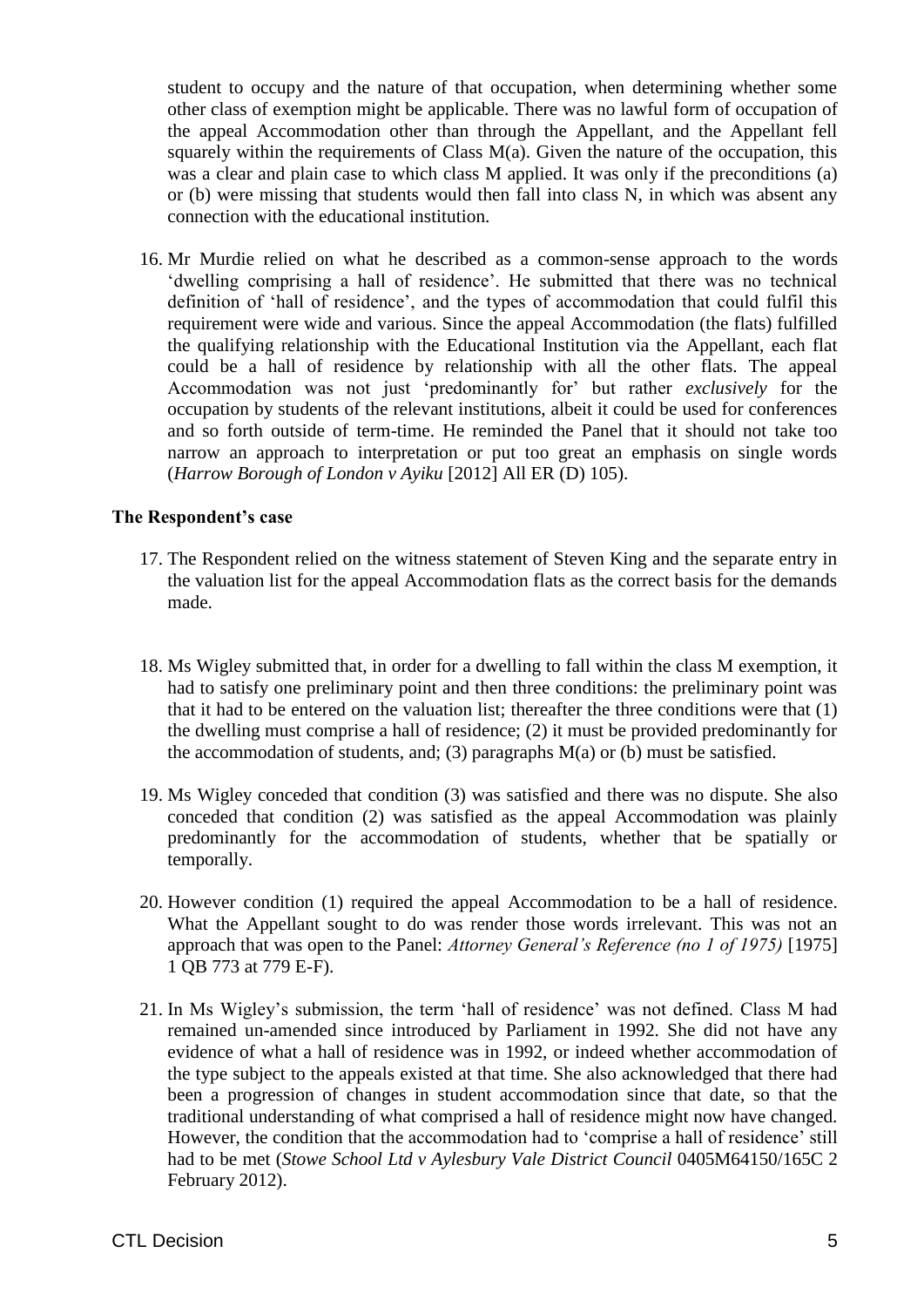- 22. Administrative convenience, policy considerations and so forth were, in Ms Wigley's submission, marginal considerations. Where the words were clear, it was not for the Tribunal to reinterpret the law, but rather it was the Panel's role to give effect to them.
- 23. Ms Wigley argued that despite the fact that the term had not been defined, 'hall of residence' connoted a particular type of specialised residential accommodation, for the accommodation of more than a single student. Within its ordinary meaning, there was a requirement for a significant degree of communal living and sharing of facilities. Thus, a self-contained flat could not satisfy the requirement.
- 24. Ms Wigley relied on a number of definitions from other legislative regimes, in which the term hall of residence meant something more than just accommodation for a student (Schedule 3 paragraph 11 Immigration Act 2014; section 59(3)(b) and 59(4)(b) Land and Building Transaction Tax (Scotland) Act 2013; Article 6 Redress Schemes for Lettings Agency Work and Property Management Work (Requirement to Belong to a Scheme etc) (England) Order 2014/2359; Schedule 29A paragraph 8 Finance Act 2004). From these she asserted that the common thread was that a hall of residence was different from a dwelling that was merely occupied by a student or merely institutionally managed student accommodation.
- 25. In the present appeals, the term must add something more, otherwise it would not be added to the other requirements. The Appellant's contention that simply fulfilling M(a) or (b) was enough to fulfil this separate condition was unsustainable. In Ms Wigley's submission, the difference was the element of communal living. That is the reason that the Respondent had conceded that the cluster flats represented halls of residence – they had shared kitchen and living facilities. The cluster flats were also each a single entry in the valuation list.
- 26. The appeal Accommodation was each a separate flat, with a separate entrance, and a separate entry on the valuation list as a separate hereditament. Each separate dwelling – each flat - therefore could not meet the definition of a hall of residence. Each had its own essential day-to-day living facilities. The communal facilities were not contingent upon accommodation within the appeal Accommodation – they were open to all students in all of the accommodation provided. They were not connected to the appeal Accommodation. They did not form any property rights in the tenancy agreements for the appeal Accommodation.
- 27. The appeal Accommodation fell outside of the class M definition for that reason. That did not deprive the Appellant of the benefit of an exemption from council tax for the Accommodation. It merely meant that that exemption fell within class N. The very existence of class N supported the proposition that condition  $(1)$  in class M - that the dwelling comprised a hall of residence - must mean something more than simply satisfying condition (3).
- 28. In so far as administrative inconvenience was concerned, it was Ms Wigley's submission that this was simply irrelevant to the interpretation of statute (*Stowe School*), and that it had been overplayed by the Appellant – it was entirely within its gift to make it simple for itself. It had merely complicated things by the use of tenancy agreements that granted a right of occupation for less than 52 weeks. The tenancy itself could not be described as a 52 week tenancy. The Appellant should simplify things for itself. This was not within the purview of the Respondent. The Appellant's own particular policies were causing the 'administrative nightmare', not the legislation. Moreover, the Appellant was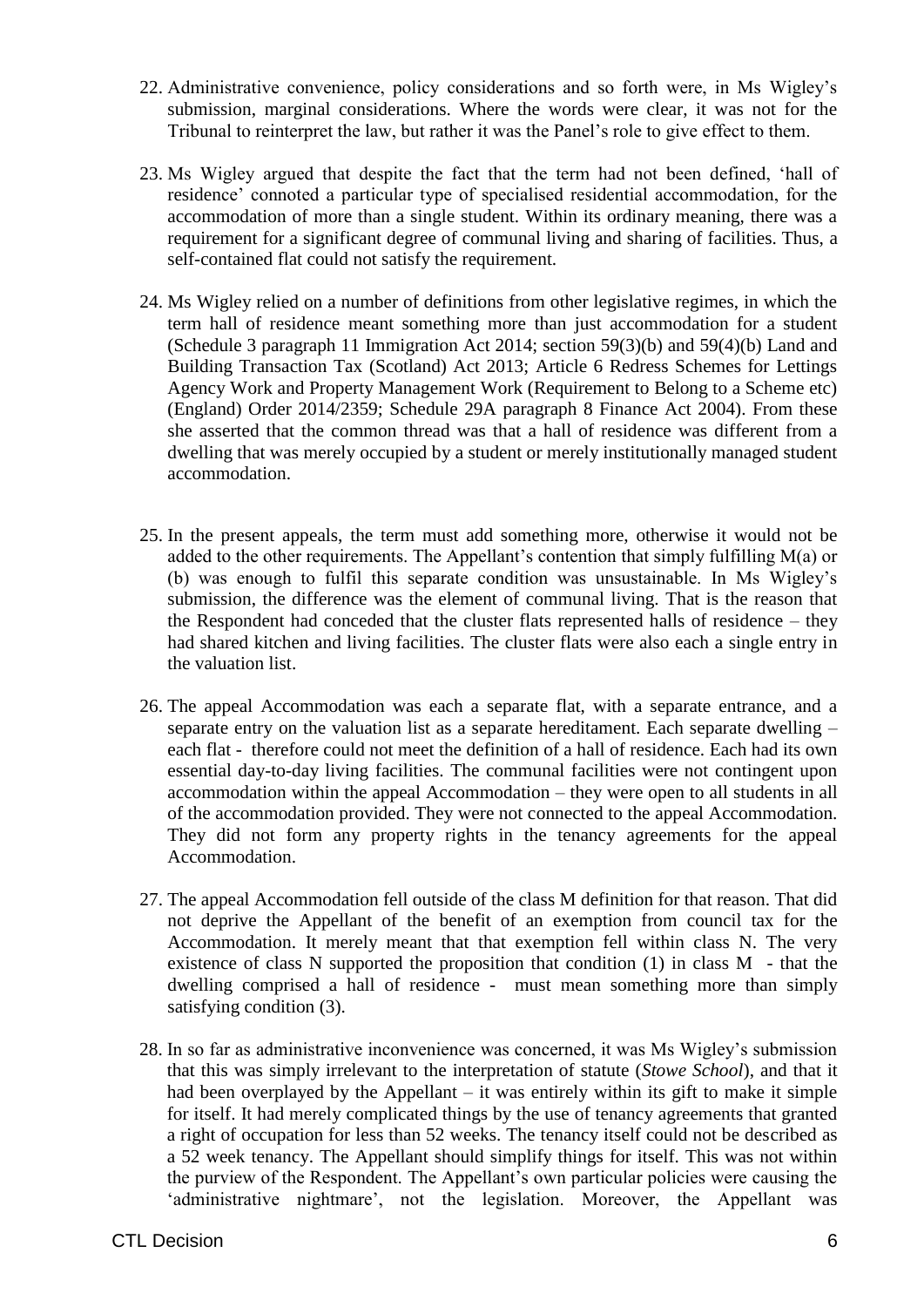commercially benefitting from its own policies. Individual flats were more attractive to let out for conferences and short stays. The Appellant made revenue as a consequence. The Appellant could not have it both ways.

#### **Decision**

- 29. The sole issue in these appeals is the interpretation of the class M exemption in Council Tax (Exempt Dwellings) Order 1992 as amended (set out above).
- 30. The Panel agrees with Ms Wigley's submission that the exemption cannot be read as if the words 'a dwelling comprising a hall of residence' do not exist, and rejects Mr Murdie's contention that fulfilment of M(a) or (b), i.e. control or management of the accommodation, is sufficient in itself to satisfy the exemption in circumstances where the accommodation is provided predominantly for student accommodation.
- 31. This conclusion is supported by the fact that the class N exemption provides a further avenue for student exemption from council tax. It is clear, in the Panel's view, that Parliament anticipated more than one way in which a student would be exempt from council tax. Had Parliament intended that *any* student accommodation would qualify for exemption under class M if it was owned or managed as anticipated in M(a) or (b), the words 'a dwelling comprising a hall of residence' would not appear in the provision at all; they would be otiose. The words must therefore be given effect as one of the conditions to be fulfilled for the exemption to apply (*Attorney General's Reference (No. 1 of 1975)* [1975] 1 QB 773). To read the provision in any other way would be unnatural.
- 32. Mr Murdie conceded that in applying the section each of the appeal Accommodation units, i.e. each of the flats, fell to be considered as the 'dwelling' for the purposes of the exemption. In the alternative to his first submission above, his position was that each of the flats, being a disaggregated hereditament entered on the list, was a dwelling, and each satisfied individually the requirement of a hall of residence. In the Panel's view this was a properly made concession. Unless and until a successful application for aggregation is made, the valuation list is determinative of the dwellings being separate hereditaments and therefore separate dwellings (section 3 of the Act, s115(1) General Rate Act 1967 and *Woolway (Valuation Officer) v Mazars LLP* [2015] AC 1862).
- 33. Further, Ms Wigley having made proper concessions that the Appellant satisfies M(a) and that the accommodation is predominantly for the accommodation of students, the question is narrowed further: we need only determine whether, for the purposes of class M, the appeal Accommodation can be described as a 'a dwelling comprising a hall of residence'. If that condition is satisfied, then the appeals succeed. If it is not, then the appeals must fail. In either case, there are consequences for the other appeals.
- 34. Neither party was able to define what is meant by a 'hall of residence'. This is not surprising; there is no definition in the Order. It may be that the draftsman thought the concept so obvious that it needed no definition. It may well have been obvious in 1992. There was no evidence of a notional hall of residence in 1992, nor whether flats of the type represented by the appeal Accommodation existed at that date. It is without question that student accommodation has changed significantly since that date.
- 35. The Appellant argues that a single unit of accommodation, for the occupation of a single student, as in each of the appeals can satisfy the definition of a hall of residence. In his submission, the co-location of the appeal Accommodation with facilities shared with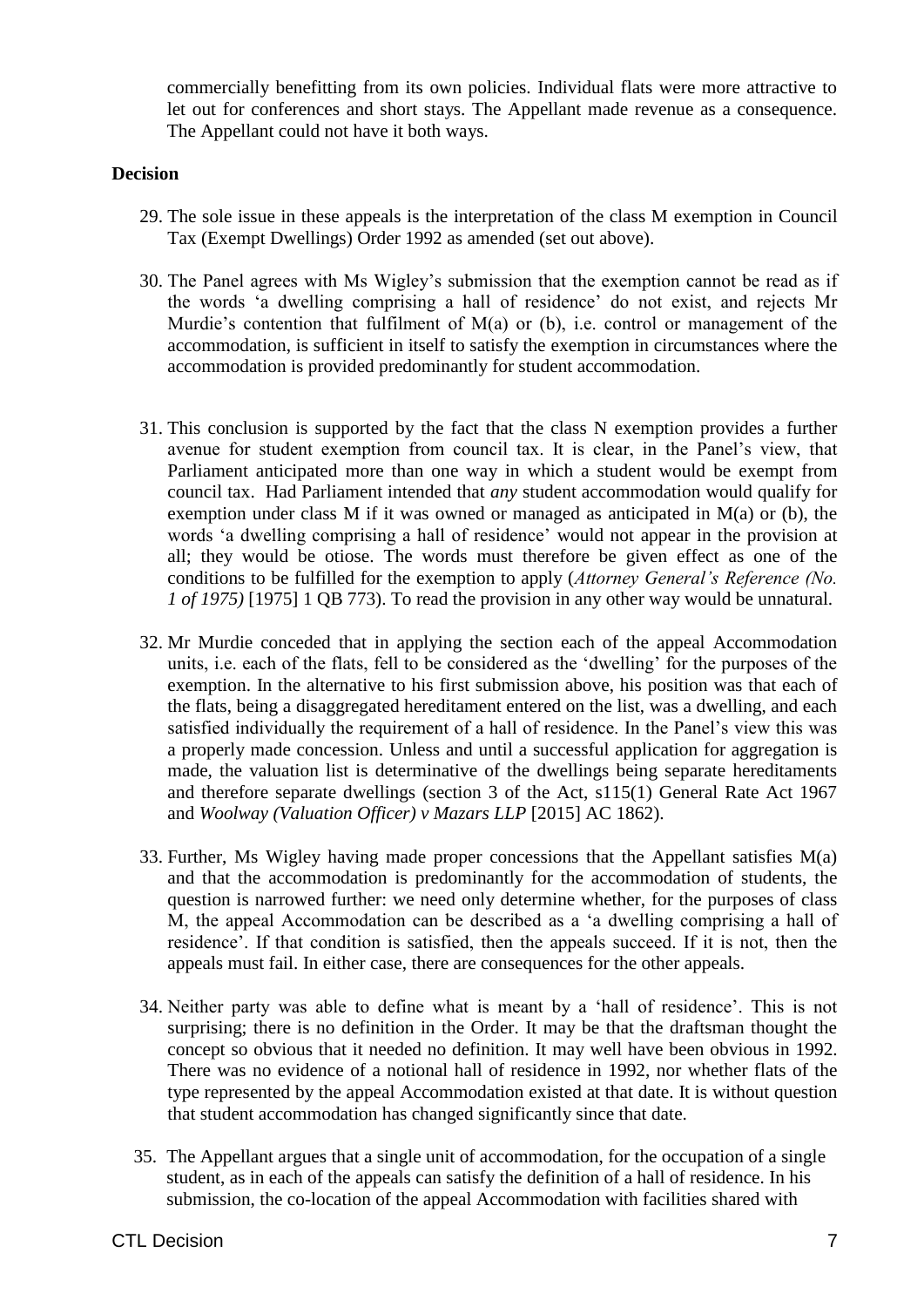other students in a 'campus' style set up is enough to satisfy the requirement. There is no need for shared or communal 'living', but rather the Panel should direct itself to the broader use of the site. The exemption itself makes no provision for shared or communal facilities, and Parliament intends that student accommodation should not be the subject of tax. He effectively also argues that the use of the word 'comprising' can be interpreted as 'Comprised within'.

- 36. With respect to Mr Murdie, the two positions he advanced for the Appellant are irreconcilable. Either the single dwelling comprises the hall of residence, which is the crux of the Appellant's case, or each single flat is comprised within a hall of residence. For this circumstance to apply, the hall of residence must *be* the dwelling. Coming back to the point of aggregation on the council tax list, and the number of hereditaments there recorded, in the Panel's view in its current form the entries on the list cannot support the latter interpretation. 'Comprising', by its natural meaning, means consisting of, or made up of. Thus, the dwelling must consist of the hall of residence, not simply be included within some theoretical it. We prefer his original concession; each of the flats representing the appeal Accommodation must itself be a hall of residence to satisfy the exemption.
- 37. The Respondent argues that a self-contained unit of accommodation for the occupation of a single student (or, as the case may be, an intimate couple) is simply incapable of fulfilling the concept of a hall of residence. There must be some element of communal living for a dwelling, in the traditional sense, and in the sense anticipated by the exemption, to qualify as a hall of residence.
- 38. The Panel has directed itself to the dictionary definition of a hall of residence, as anticipated in *Stowe School.* The Complete Oxford English Dictionary does not contain a definition of a 'hall of residence' as a separate definition, but in its definition of hall it states as follows:

"*A term applied, especially in the English universities, to a building or buildings set apart for the residence or instruction of students, and, by transference, to the body of students occupying it... [*After an explanation of the historical evolution of the word*] c. In recent times, applied to buildings in University towns, established, whether by the University or not, for the use of students in the higher learning, sometimes enjoying the privileges of the University and sometimes not: eg. at Oxford, private halls for the residence of undergraduate members of the University, under the charge of a member of Convocation; theological halls (eg. Wycliffe Hall); halls for women students (eg Somerville Hall)."*

- 39. The shorter OED makes no mention of 'hall of residence' as a separate definition, but states that a hall can be "*A building, administered by a university, polytechnic, etc., in which students live (also hall of residence); an establishment of higher education in certain university towns, sometimes with (usually restricted) affiliation to the university*."
- 40. Shorter still, the Cambridge dictionary defines a hall of residence as '*a college building where students live*.'
- 41. These definitions, it may be said, are somewhat unedifying. On the one hand, they make no mention of shared facilities. On the other, each of the definitions anticipates that there is a building comprising the hall, in which is accommodated (whether for residential or educational purposes) a body of students.